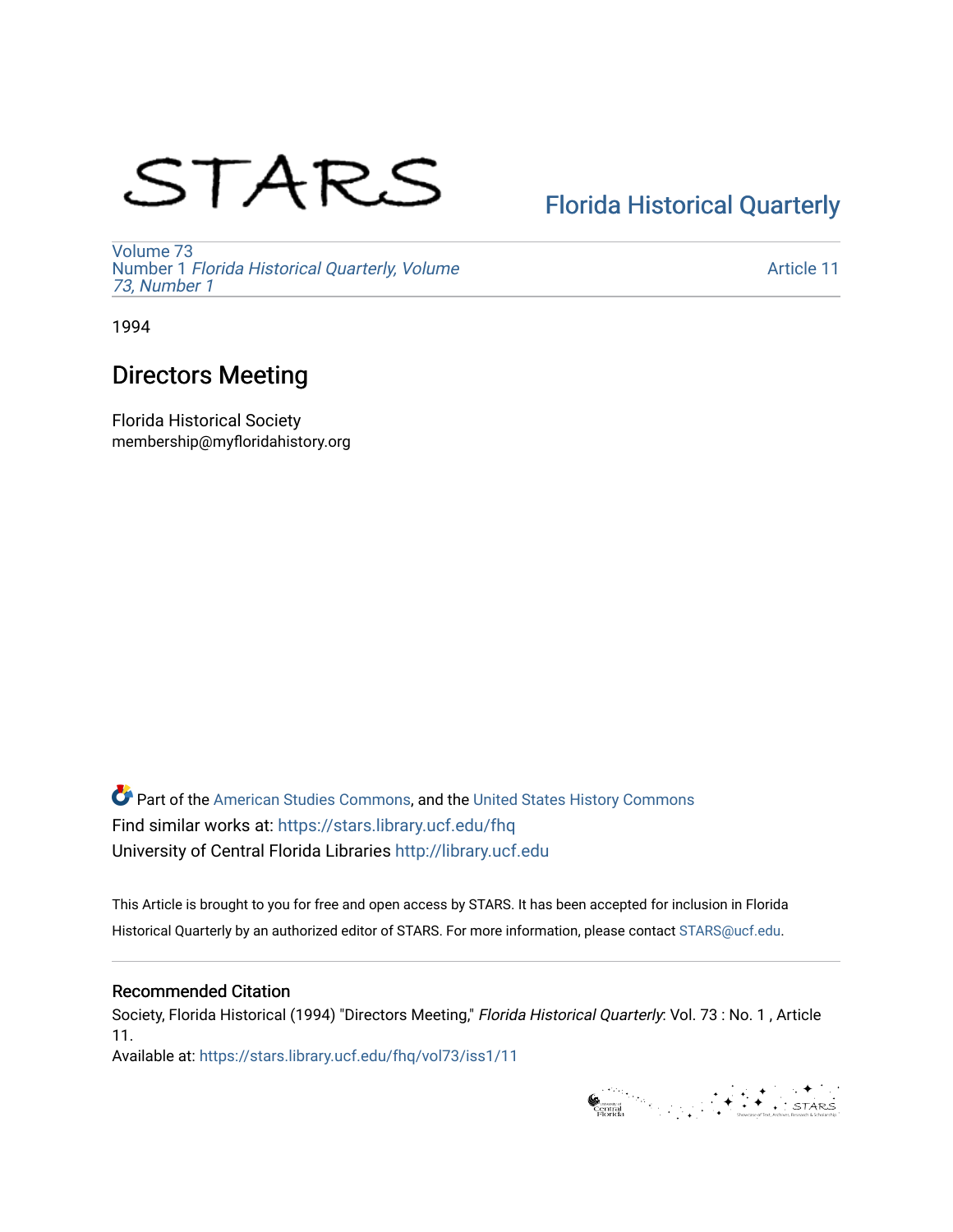#### FLORIDA HISTORICAL SOCIETY MINUTES OF THE BOARD MEETING January 29, 1994

The semiannual meeting of the officers and board of directors of the Florida Historical Society was convened at 1:15 P.M. at the Porcher House, Cocoa, January 29, 1994, by David H. Colburn, president. Those attending included Raymond O. Arsenault, Patricia Bartlett, Canter Brown, Jr., Hampton Dunn, J. Larry Durrence, Jan F. Godown, Milton Jones, Joe Knetsch, Marinus H. Latour, Stuart B. McIver, Thomas Muir, Susan R. Parker, Gordon Patterson, George E. Pozzetta, Daniel L. Schafer, Jerrell H. Shofner, Rebecca A. Smith, Cynthia Putnam Trefelner, Patsy West, and Lindsey Williams. Also present were Executive Director Lewis N. Wynne, Associate Director Emily Adams Perry, and the Society's secretary, Marilyn Potts. President Colburn introduced new members of the board, and Nick Wynne briefly described the history of the Porcher House.

Marinus Latour and Emily Perry reported on the Roesch House restoration. The Society has received a zoning variance from the city of Melbourne to permit the Society to use the Roesch House as its headquarters, although the area is zoned for residential use. The city's planning department requires three parking places: one handicapped space will be placed at the Roesch House, and the other two spaces will be located on the vacant parcel of land just to the north of the Rossetter House property. Architect John Parks of Tampa has prepared drawings for the restoration. The Society is soliciting bids, due February 8, 1994, from general contractors for the restoration. Good local publicity has resulted in the donation of services such as fumigation and title searches. Nick Wynne added that on December 7, 1993, the Roesch House was designated a Brevard County historic landmark and that a player piano is being given to help furnish the house. Dr. Colburn thanked Emily Perry for her efforts.

The minutes of the May 1993 meeting, as printed in the *Florida Historical Quarterly,* were approved.

Those present reviewed the 1993 financial report and discussed related issues. Nick Wynne and Dr. Colburn noted that the income statement for 1993 was slightly better than 1992. Nick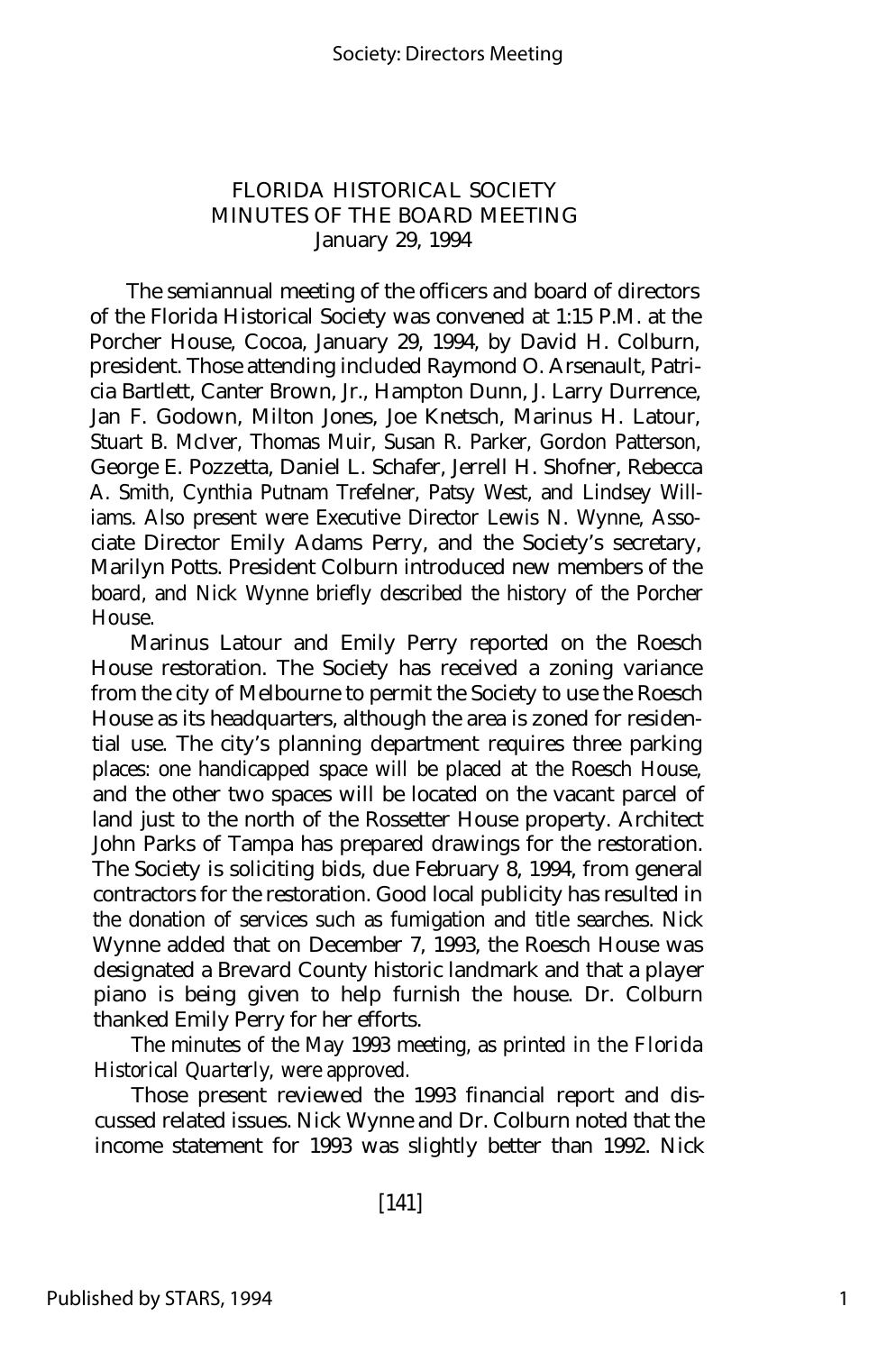#### 142 FLORIDA HISTORICAL QUARTERLY

Wynne reported that the 1993 annual meeting in Pensacola grossed \$8,000. Nick Wynne noted that the Rossetters donated \$100,000 for the Roesch House restoration and moving expenses and that annual appeal donations total \$9,665. Dr. Colburn reminded the board that when the Society moves to Melbourne it will lose the University of South Florida's secretarial support. He also asked for marketing ideas for *Florida Portrait,* the state history published by the Society, and cautioned the Society against committing to future book publications.

Dr. Wynne reported that 1993 expenses mainly fell into two categories: personnel and office costs (telephone, travel, supplies, etc.). The increase in office expenses resulted from operations at two locations and from travel to Pensacola. He also noted that the Florida Historic Records grant was received in 1992, but expenses occurred in 1993.

Nick Wynne displayed the most recent issue of *Journeys for the Junior Historian,* and Editor Susan Parker thanked him for his work on the issue. President Colburn pointed out that *Journeys* is operating at a \$3,000 annual deficit and asked that the board at some point consider ways to reduce the deficit. Patsy West suggested contacting the meeting of the state's social studies teachers as a way to market it to teachers. Dr. Wynne recommended that the Society absorb *Journeys for the Junior Historian* costs for a few more years in the hopes that it will become self-sufficient. Susan Parker noted that the magazine has received a number of in-kind donations.

Nick Wynne proposed to deaccession and sell the James Bard painting of the *J. Sylvester.* He observed: 1) although the *J. Sylvester* traveled the St. Johns River for a time, the painting pertains to the Hudson River rather than to Florida; 2) the Society needs funds for supplies and labor to care for its collections; 3) the Peabody Museum has expressed an interest in the painting; 4) the James D. Julia auction house (which specializes in such materials) estimates a value of \$45,000-\$60,000; 5) all funds received from the sale would be used for collections care. Those present discussed the proposal. The library committee has considered related ethical issues and is rewriting the collections policy to define better the Society's acquisitions interests.

Marinus Latour presented the library committee report. The committee met in Tampa on November 20, 1993. University of South Florida archivist James Roth attended the meeting and reported on collections care needs. Roth discussed the necessity of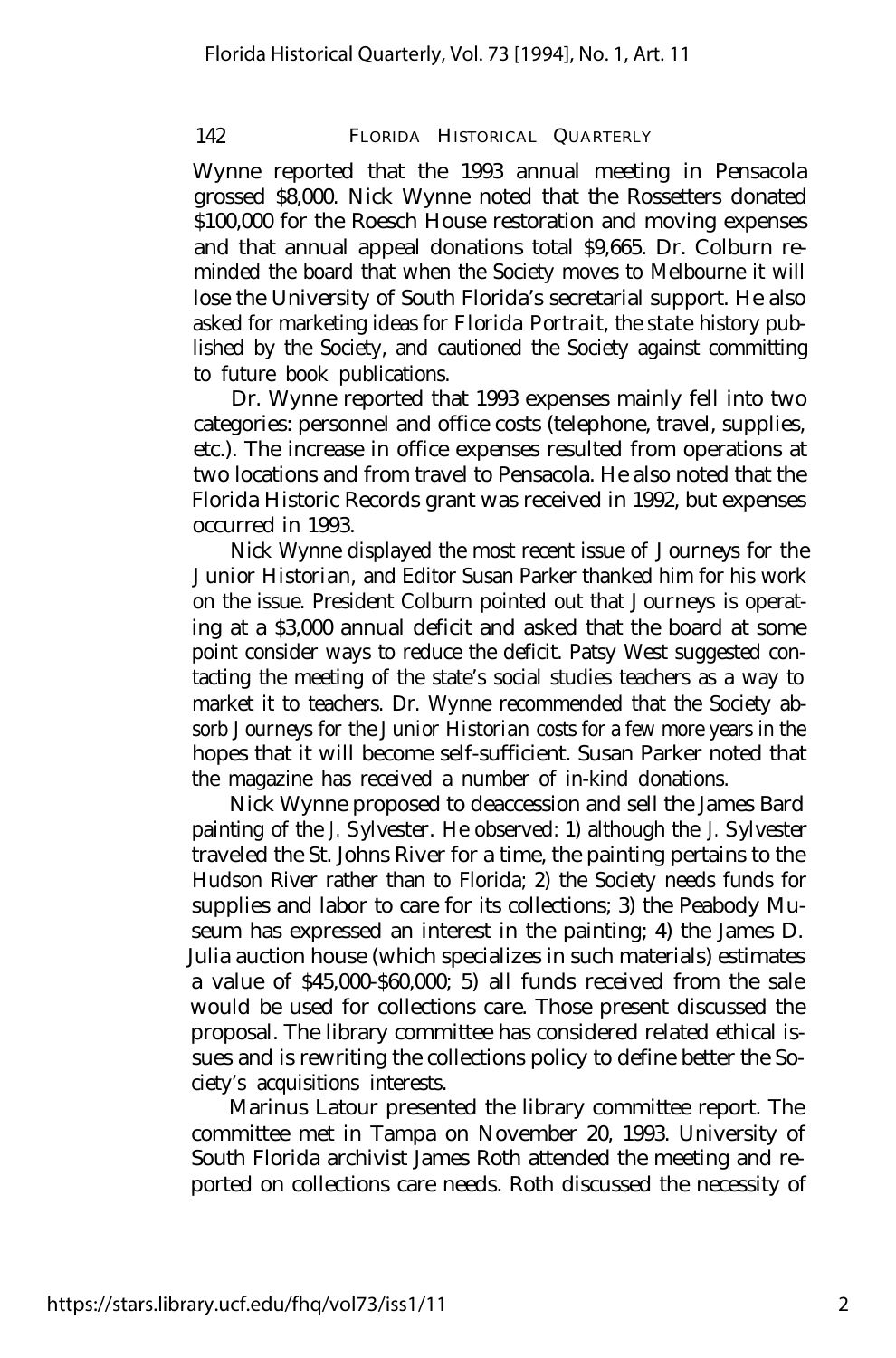DIRECTORS MEETING 143

replacing storage folders and boxes with archival containers, estimated at \$10,000 for supplies. The committee considered deaccessioning the Bard painting and voted three to one to recommend deaccessioning. The collections manual has been rewritten and is being reviewed by the committee. Mr. Latour reported: 1) the committee agreed that the Society should maintain and expand its collection as a resource for researchers; 2) these collections should focus on information of regional, state, and national importance to Florida; 3) local materials should be referred to local societies; 4) where no adequate local society exists, materials should be referred to regional repositories or acquired by the Society; 5) the Society should limit its collections to two-dimensional materials (books, papers, etc.).

Marinus Latour suggested a five-year program for collections. Those present discussed the collections needs and proposals, including: 1) whether the Society should collect modern, in-print publications; 2) immediate needs (\$10,000 for supplies and \$18,000 for labor); 3) the uncertainty of long-range costs; 4) possible locations for the collections. The proposed five-year program was tabled until later in the meeting.

Marinus Latour made a motion that the Florida Historical Society's board authorize the deaccession of the Bard watercolor, *J. Sylvester,* for sale through an auction house or to a museum— the reserve price to be not less than \$45,000. The proceeds from this sale are to be used only for the preservation of the Society's collection; that is, for the purchase of materials and necessary services. An amendment to the motion was made and approved to change the reserve price to not less than \$52,500. The motion, as amended, was approved. A motion was made and approved to spend \$25,000 for the purchase of paper storage materials and for the care of the collection, subject to the sale of the Bard painting.

Those attending reviewed the proposed 1994 budget as presented by Dr. Wynne. The budget is based on the assumption that the Society headquarters will remain in Tampa through 1994. Dr. Wynne submitted three alternative budgets, incorporating the following scenarios: 1) employing an associate director full time, selling the Bard painting, and rehousing the collection; 2) not employing an associate director, selling the Bard painting, or rehousing the collection; 3) not publishing a newsletter, employing a half-time associate director, and not selling the Bard painting. Board members extensively discussed the proposed budget. A mo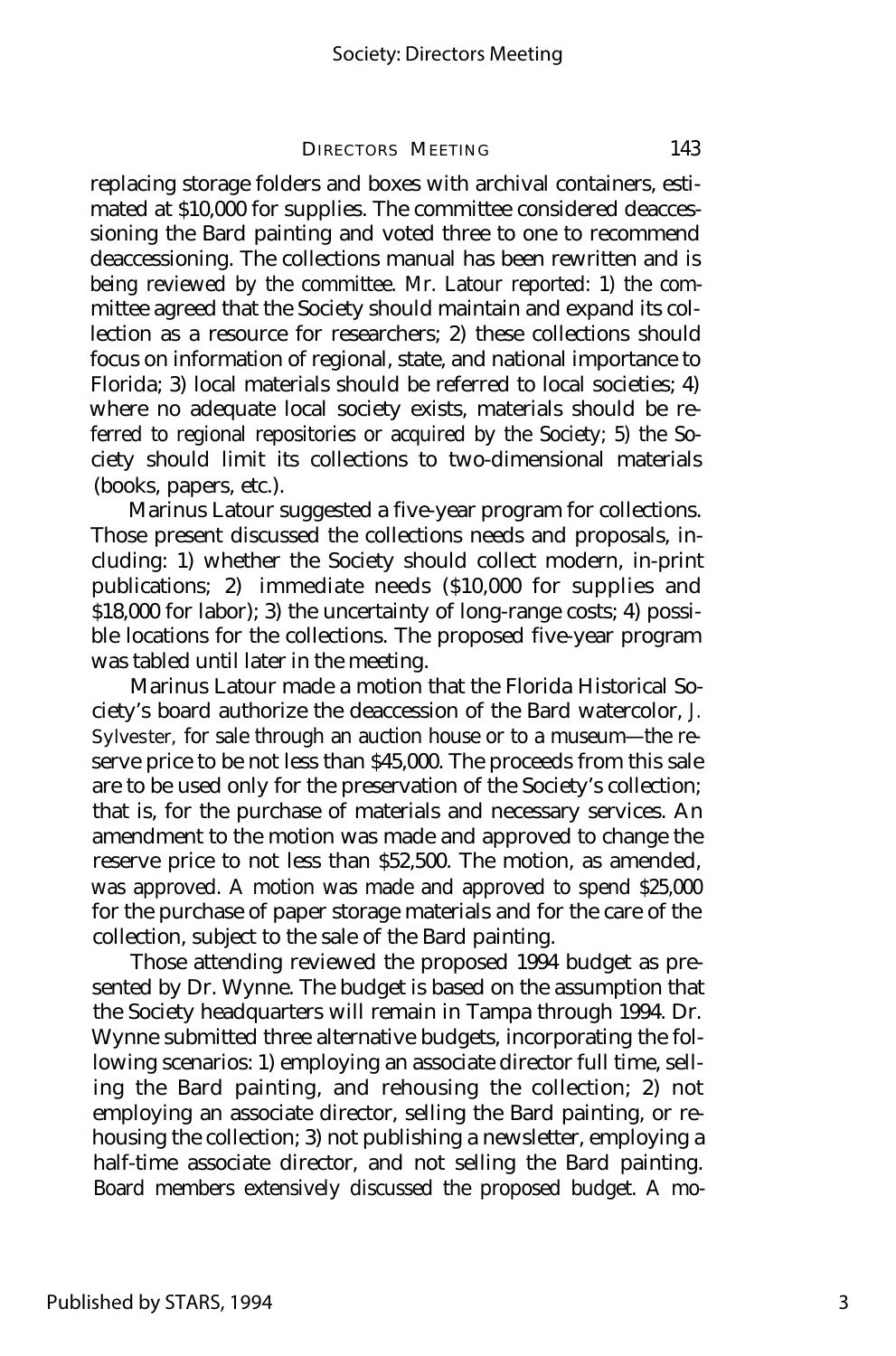144 FLORIDA HISTORICAL QUARTERLY

tion was made and approved to adopt the first of the three proposed budgets.

Marinus Latour made a motion that the Florida Historical Society commit to a five-year program for the preservation, housing, recording, and organization of the Society's collection, with the following goals as a guide: 1) First Year (1994) — a) purchase the needed collection storage materials; b) adopt a collections management, procedure, practices, and policy manual, including a collections statement; c) decide on a temporary or permanent site in Brevard County for the relocation of the Society's collection; d) begin planning for a capital campaign to fund the Society's resource center. 2) Second Year (1995) — approve plans for a capital campaign for the resource center. 3) Third Year (1996) — complete financing and begin work on the resource center. 4) Fourth Year (1997) — employ a full-time archivist/curator. 5) Fifth Year (1998) — the Florida Historical Society's Florida Resource Center opens.

Those present discussed the motion, noting, among other things, the need for flexibility, the ongoing search for a temporary or permanent site, and the implications of committing large expenses and running a capital campaign. It was emphasized that the motion proposes goals rather than makes commitments and can and should be changed in the future. The motion was approved.

President Colburn reported on the activities of the Florida 150th Anniversary Committee: 1) Committee chairman Gary Mormino has resigned from the committee; 2) Senator Graham had a staff member contact the National Archives and Library of Congress concerning the Sesquicentennial, and the National Archives has expressed an interest in preparing a traveling exhibition. Senator Graham has expressed an interest in promoting an event at the Kennedy Center in Washington. Joe Knetsch reported that he has been contacting people in Florida, and local support is good. Susan Parker announced that the St. Augustine Historical Society is planning a three-month celebration with, among other things, a commemorative tee shirt. Nick Wynne mentioned that the Society is planning thirty second to one minute public service announcements for television. The Florida Humanities Council will seek proposals for 1995. Tom Muir suggested that a letter of support be submitted to the state legislature mentioning past legislators who were active in the Society.

Dr. Pozzetta presented the *Florida Historical Quarterly* report. He has a backlog of manuscripts. Several procedural changes have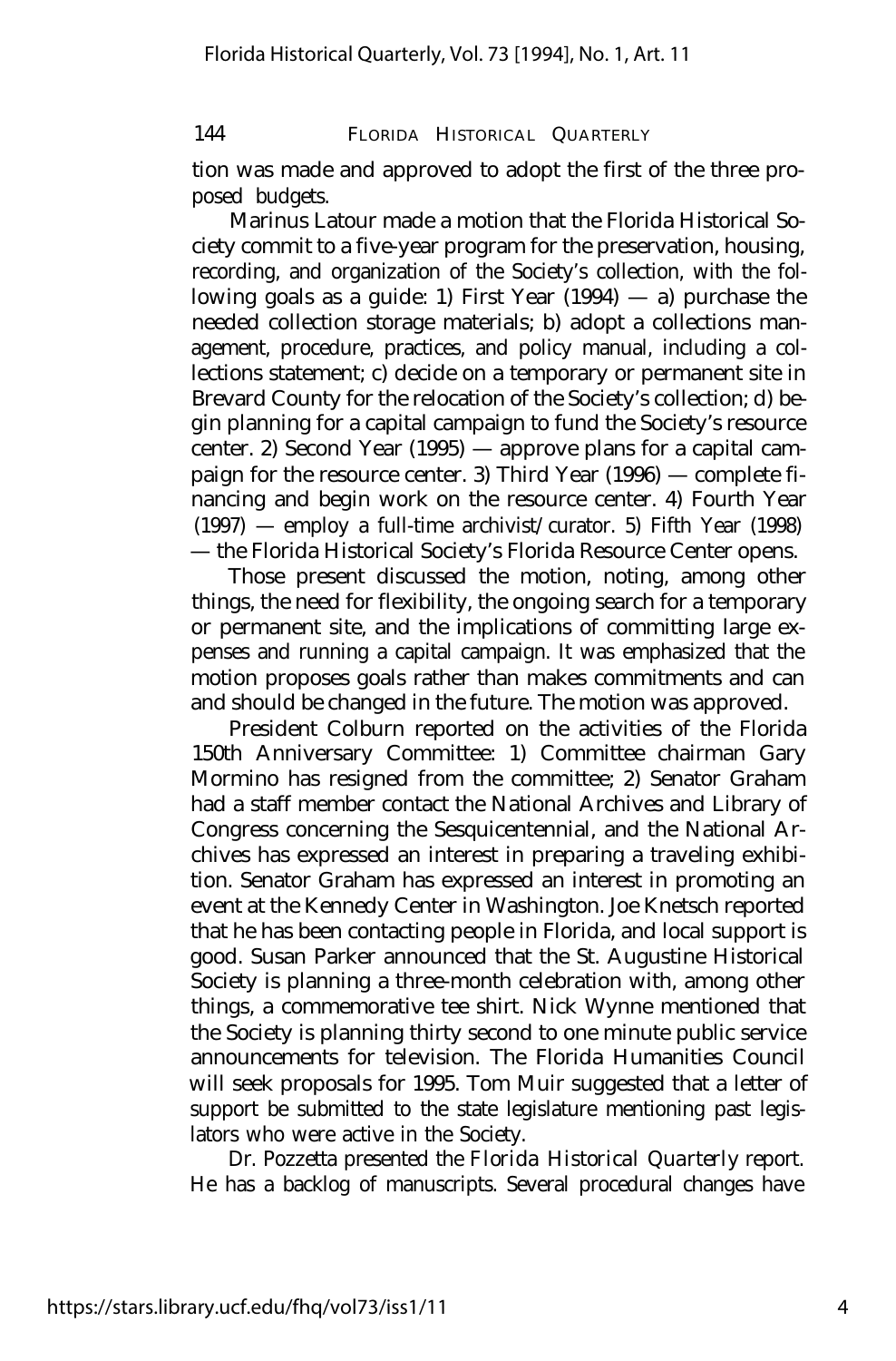#### DIRECTORS MEETING 145

occurred: 1) a new editor; 2) new offices; 3) a separate budget entry in the University of Florida budget. He reported one problem, a \$500 shortfall in funds for postage. A motion was made and approved to authorize the executive director to provide additional funds, if necessary, for postage for the *Florida Historical Quarterly.*

A location for the 1996 annual meeting was discussed. Verbal or written proposals have been received from Miami, Key West, and Melbourne. A motion was made and approved for the Society's annual meeting to take place in Brevard County in 1996.

Nick Wynne presented the membership committee report. Brochures have been distributed to board members for use in recruiting new members. Rodney Dillon is compiling a list of individuals to chair a recruitment committee for each county.

Those present discussed expanding the board with five at-large members, which was approved at the May 1993 business meeting. A motion was made to enact the proposal to add five at-large members, to be elected at the May 1994 business meeting. An amendment to the proposal was made and defeated to add three at-large members rather than five. After considerable discussion the motion was approved ten to eight.

Dan Schafer reported that sixty-three proposals have been received for the annual meeting program.

Milton Jones submitted a motion to require that any proposed amendments or changes to the bylaws be submitted in writing in advance. After discussion the motion was withdrawn, to be revised and resubmitted at the May 1994 board meeting.

Milton Jones made a motion to revise the bylaws concerning the editor of the *Florida Historical Quarterly:* 1) Amend Article II to eliminate Section 2 entirely; renumber existing Sections 3 through 9 to be Sections 2 through 8; change the reference in existing Sections 4 and 5 to Section 3 to reference new section 2. 2) A new Article V would provide: Article V— Editors of Publications, "The Board shall appoint the Editor of the *Florida Historical Quarterly* and Editors of the Society's other publications to serve at the pleasure of the Board. Editors shall not be officers or Board members." 3) On adoption of the new Article V, the existing Article VI would become Article VII; existing Article VII would become Article VIII, and existing Article VIII would become Article IX. The motion was approved.

The meeting was adjourned.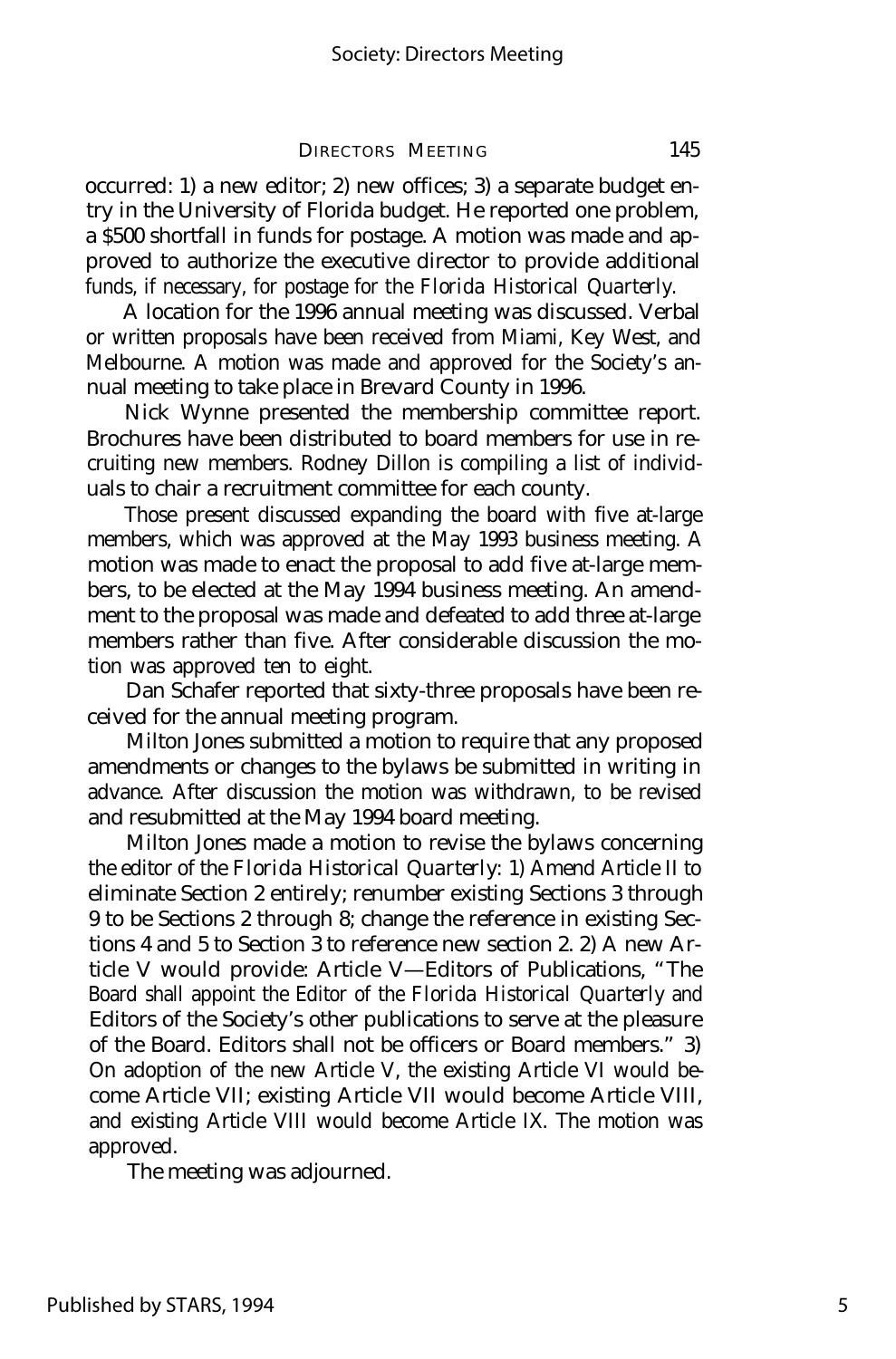| GREAT EXPECTATIONS.  |                                                             |                 |
|----------------------|-------------------------------------------------------------|-----------------|
| 1994                 |                                                             |                 |
| Sept. 28-<br>Oct.1   | American Association for<br><b>State and Local History</b>  | Omaha, NE       |
| Oct. 14-16           | Southern Jewish Historical<br>Association                   | Raleigh, NC     |
| Oct. 27-30           | Oral History Association                                    | Albuquerque, NM |
| Oct. 26-30           | National Trust for Historic<br>Preservation                 | Boston, MA      |
| Nov. 9-12            | Southern Historical<br>Association                          | Louisville, KY  |
| 1995                 |                                                             |                 |
| Jan. 5-8             | <b>American Historical</b><br>Association                   | New York, NY    |
| Feb. 6-12            | Florida Archaeology Week                                    |                 |
| March 30-<br>April 2 | Organization of American<br><b>Historians</b>               | Washington, DC  |
| May 18               | <b>FLORIDA HISTORICAL</b><br><b>CONFEDERATION</b>           | Tallahassee, FL |
| May 18-21            | <b>FLORIDA HISTORICAL</b><br><b>SOCIETY</b><br>93RD MEETING | Tallahassee, FL |